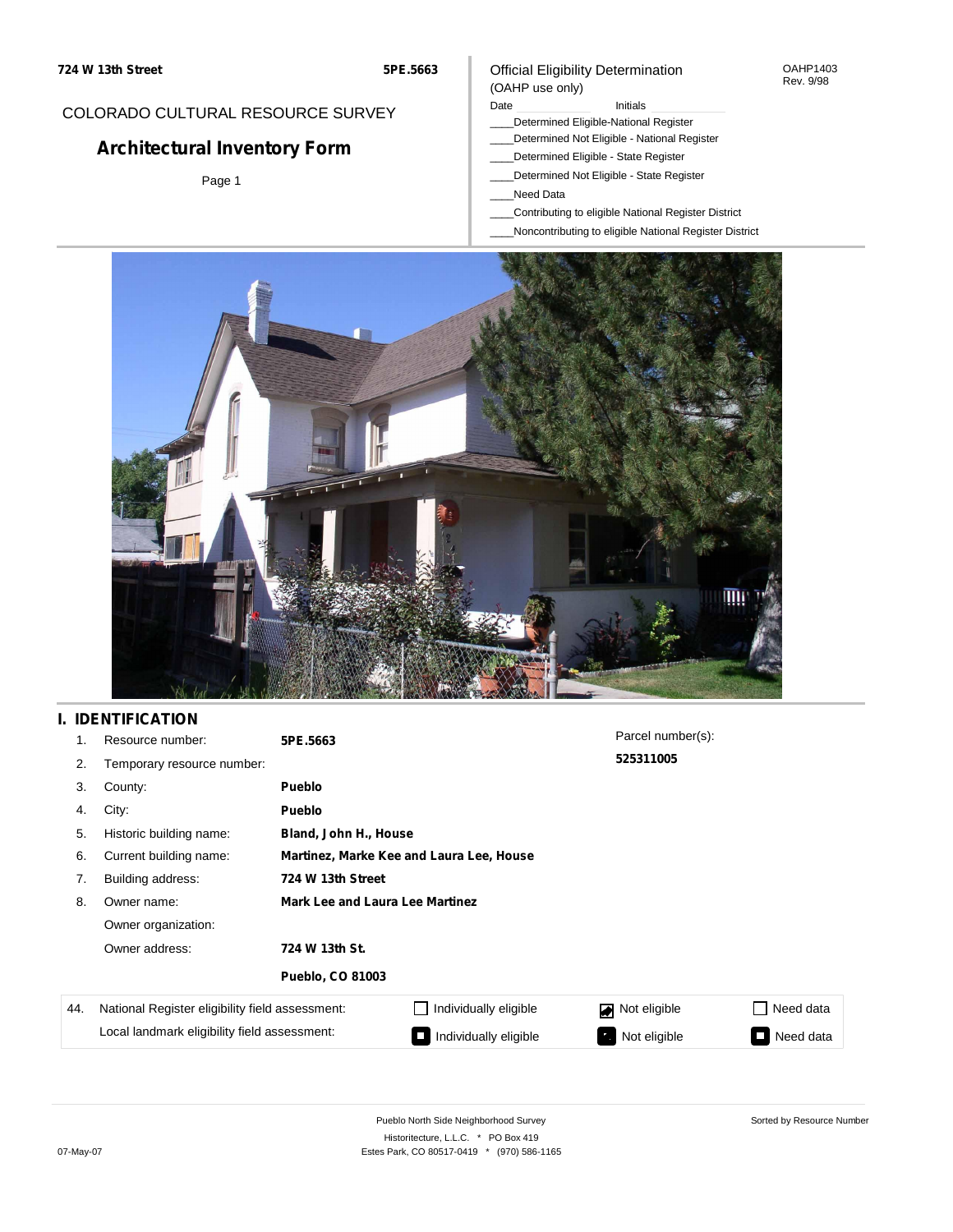Page 2

## **II. GEOGRAPHIC INFORMATION**

| 9.  | P.M.                | 6th       |     |    |    | Township:               |       | <b>20S</b>                  |    |           |           | Range:                                                      | 65W |         |
|-----|---------------------|-----------|-----|----|----|-------------------------|-------|-----------------------------|----|-----------|-----------|-------------------------------------------------------------|-----|---------|
|     |                     | <b>SW</b> | 1/4 | οf | NE | 1/4                     | of NE | 1/4                         | of | <b>SW</b> | 1/4       | of Section                                                  |     | 25      |
| 10. | UTM reference zone: |           |     |    |    | 13                      |       |                             |    |           |           |                                                             |     |         |
|     | Easting:            |           |     |    |    | 533510                  |       |                             |    |           | Northing: |                                                             |     | 4236602 |
| 11. | USGS quad name:     |           |     |    |    | <b>Northeast Pueblo</b> |       |                             |    |           | Scale:    |                                                             |     | 7.5     |
|     | Year:               |           |     |    |    | 1974)                   |       | 1961 (Photorevised 1970 and |    |           |           |                                                             |     |         |
| 12. | $Lot(s)$ :          |           |     |    |    |                         |       |                             |    |           |           | west 4 feet of Lot 4 and the east 30 feet of Lot 5: Block 2 |     |         |
|     | Addition:           |           |     |    |    | <b>Craig's Addition</b> |       |                             |    |           |           | Year of addition:                                           |     | 1871    |

13. Boundary description and justification:

The boundary, as described above, contains but does not exceed the land historically associated with this property.

Metes and bounds exist:

П

## **III. ARCHITECTURAL DESCRIPTION**

| 14. | Building plan (footprint, shape):    | <b>L-Shaped Plan</b>                 |                       |
|-----|--------------------------------------|--------------------------------------|-----------------------|
|     | Other building plan descriptions:    |                                      |                       |
| 15. | Dimensions in feet (length x width): | 721 square feet                      |                       |
| 16. | Number of stories:                   | 2                                    |                       |
| 17. | Primary external wall material(s):   | <b>Brick</b><br><b>Stucco</b>        | Other wall materials: |
| 18. | Roof configuration:                  | <b>Gabled Roof/Cross Gabled Roof</b> |                       |
|     | Other roof configurations:           |                                      |                       |
| 19. | Primary external roof material:      | <b>Asphalt Roof/Composition Roof</b> |                       |
|     | Other roof materials:                |                                      |                       |
| 20. | Special features:                    | Fence                                |                       |
|     |                                      | Chimney                              |                       |
|     |                                      | <b>Porch</b>                         |                       |
|     |                                      | <b>Window/Segmental Arch</b>         |                       |

#### 21. General architectural description:

Oriented to the north, this house rests on a buff-colored, rock-faced sandstone foundation arranged as coursed ashlar. The walls consist of white-painted brick. White-painted stucco covers the enclosed, western portion of the porch and its kneewall. A combination of beadboard and plywood encloses a two-story, shed-roofed porch situated within the southeast corner. Windows are generally 1-over-1-light, double-hung sash, with tan-painted wood frames. They open between tan-painted, roughfaced sandstone sills and segmental arches, also highlighted in tan paint. The window opening beneath the front- (north-) facing gable has a projecting archivolt. Above it, higher in the gable, is a band of corbelled bricks. Dominating the front (north) elevation of the enclosed porch is a tripartite picture window, with tan-painted steel frames. The window consists of a central fixed frame flanked by 3-light casements. Above the casements are small transoms. Enclosing the porch off the southeast corner are 1-beside-1-light, sliding-sash windows in the first story, and 4-light hopper, awning, or casements in the second story. A single-story, 3-sided, canted bay window protrudes near the center of the west elevation. It hosts 1-over-1-light windows, with the upper sashes hosting cottage-style glazing. A small window opening above this bay has been boarded shut. A hipped-roof porch wraps around the northeast corner of the house. The portion running along the east elevation remains open and has a stucco-covered kneewall. Resting on the kneewall are paired, square wood supports, with the voids between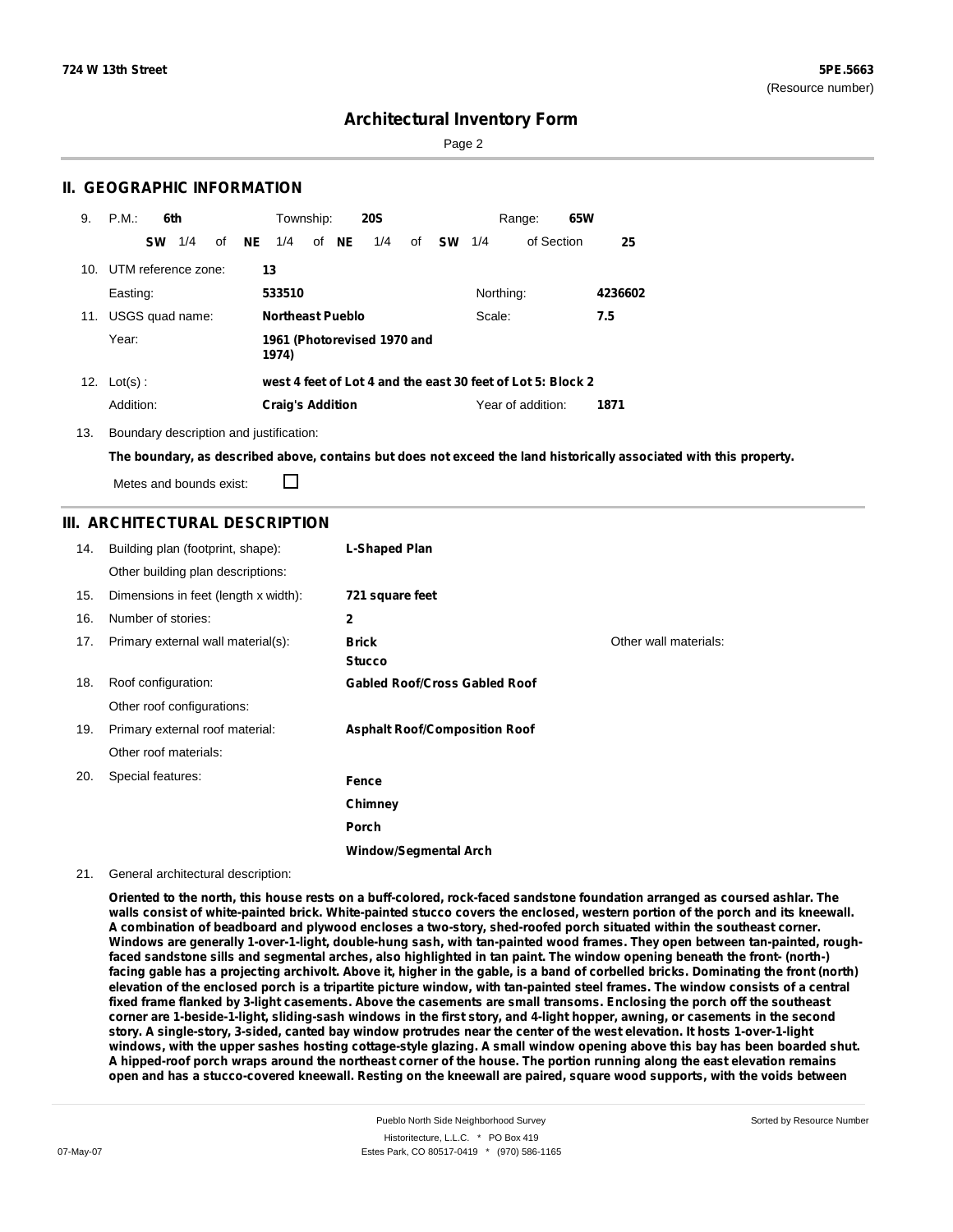Page 3

them subsequently filled. The porch provides access to the principal doorway, which opens in the north face of the inside (northeast-facing) corner. A doorway opens in south elevation of the porch along the southeast corner. It hosts a 4-panel, wood door, with white-painted rails and tan panels. It provides access to a red-painted wood deck. Another doorway in the east face has been boarded shut. Brown asphalt shingles cover the cross-gabled roof. Tan-painted wood fascia and soffit box the eaves. Rafter ends are exposed beneath the porch roofs. An engaged hearth and fireplace protrudes from the north end of the west elevation, and features an elaborately corbelled hearth and cap. Other brick chimneys emerge at the northeast corner of the **house and at the junction of the roof ridges.**

22. Architectural style: **Late Victorian/Edwardian** 

Other architectural styles:

Building type:

23. Landscape or special setting features:

This property is located on terrain sloping downward from north to south, with an elevation of around 4,700 feet above mean sea level. The neighborhood features modest, one- and two-story houses and commercial buildings. Setbacks from West 13th Street, the busy, principal east-west thoroughfare through this area, are generally the same on this block. This property is situated on the south side of West 13th Street, between 722 West 13th Street to the east and 726 West 13th Street to the west. Grass covers the strip separating the sidewalk from the street. A planted-grass yard, with mature landscaping, covers the lot. Growing in front (north) of the house is a large pine tree. A combination of chain-link and wood privacy fences delimit the east and west edges of the property. Located along the southern edge of the property is a concrete basketball court, encircled by a **high, woven-wire fence.**

- 24. Associated buildings, features or objects:
	- 1 : Type: **Shed**
		- Describe: **A shed is located midway along the eastern property line. Oriented to the west, the building lacks a formal foundation. Wooden composition siding, painted alternatively tan and white, clads the exterior walls. Siding also covers the door opening the middle of the front (east) elevation. Black asphalt shingles cover the front-gabled roof, and the rafter ends are exposed.**
	- 2: Type:

Describe:

### **IV. ARCHITECTURAL HISTORY**

| 25. | Date of Construction:  | Estimate: | 1900                             | Actual:                                                                                       |
|-----|------------------------|-----------|----------------------------------|-----------------------------------------------------------------------------------------------|
|     | Source of Information: |           | Co. consulted 1886 through 2003. | Pueblo City Directory. Pueblo, Co.; Salt Lake City; Kansas City, Mo.; and others: R.L. Polk & |
| 26. | Architect:             | unknown   |                                  |                                                                                               |
|     | Source of information: |           |                                  |                                                                                               |
| 27. | Builder:               | unknown   |                                  |                                                                                               |
|     | Source of information: |           |                                  |                                                                                               |
| 28. | Original Owner:        | unknown   |                                  |                                                                                               |
|     | Source of information: |           |                                  |                                                                                               |
| 29. | Construction history:  |           |                                  |                                                                                               |

According to Pueblo County Tax Assessor records, this building was constructed in 1900. Sanborn maps and city directories corroborate this date. It was one of 4 nearly identical and neighboring houses: 722 (5PE.5662), 724 (5PE.5663), 726 (5PE.517.39), and 738 (5PE.517.4) West 13th Street. Based on Sanborn maps and building materials, the front and rear porches date to around 1950. The original front porch only occupied the northern portion of the east elevation, and did not wrap around the front (north) elevation as it does now. Thus, it did not obscure the large, round-arch window that dominated the façade. This **window has now become an interior archway.**

30. Location: **original Date of move(s):** 

### **V. HISTORICAL ASSOCIATIONS**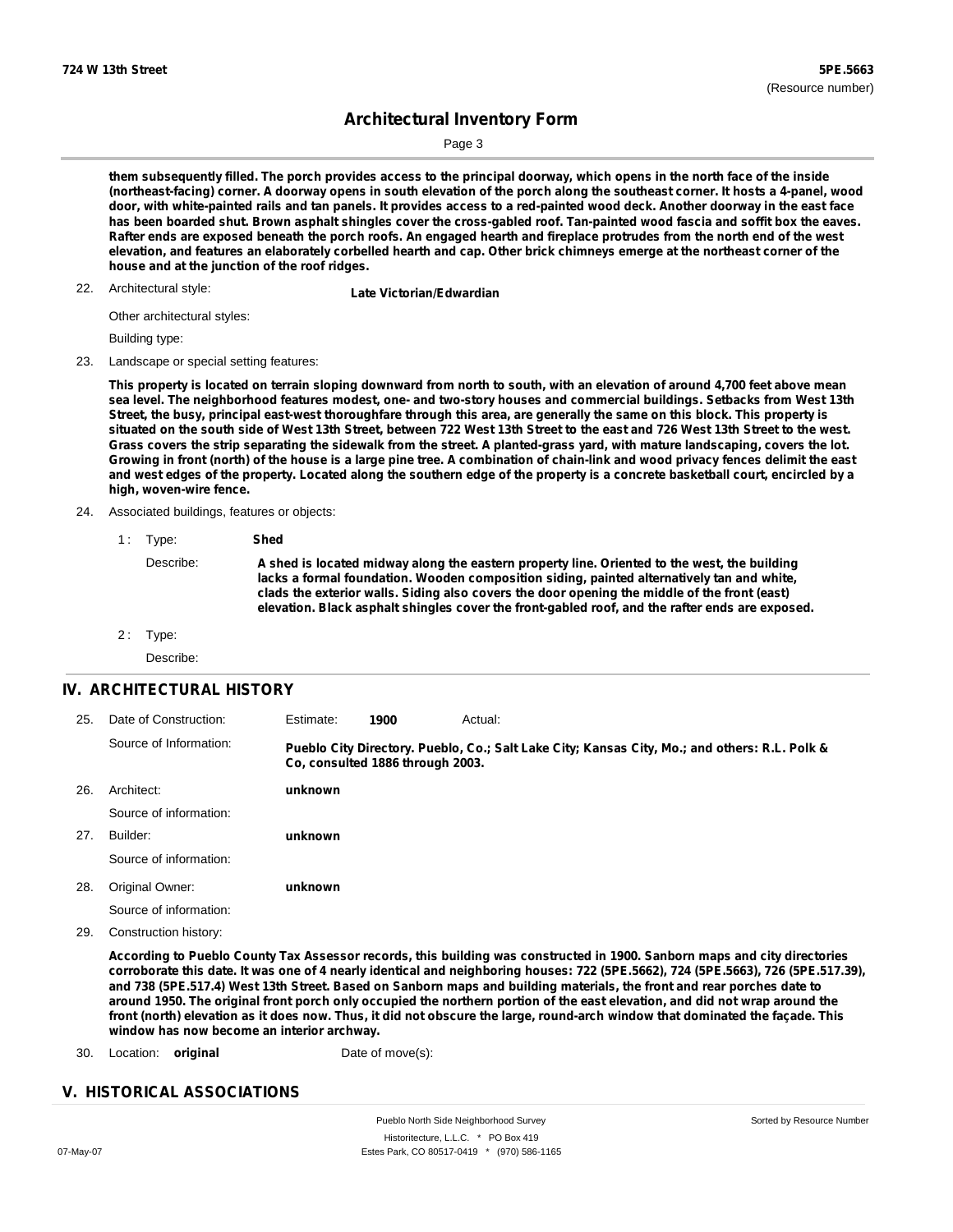Page 4

#### **V. HISTORICAL ASSOCIATIONS**

| 31. Original use(s):     | <b>Single Dwelling</b> |
|--------------------------|------------------------|
| 32. Intermediate use(s): | <b>Single Dwelling</b> |
| 33. Current use(s):      | <b>Single Dwelling</b> |
| 34. Site type(s):        | <b>Residence</b>       |

35. Historical background:

The first resident of this house, constructed around 1900, was John H. Bland, of the firm Bland & Scott. In 1909, William Jones **lived here, followed by E.J. Mackey in 1914. C.W. Ayres was the resident in 1919.**

Prior to 1925, James Emett Eubanks purchased this property and resided here with his family. He was born around 1886. Eubanks came to the Pueblo-Trinidad area around 1901 and was a trainman for the Atchison, Topeka, & Santa Fe Railway. With his wife, Mary, he had two sons, Morris and Charles, and a daughter, Mrs. Max Williamson. James Eubanks died in this house **in June 1929. His widow and sons remained here through at least 1930.**

In 1935, the resident was Norman A. McCune, Melvin L. Shafer owned this house briefly around 1940, before purchasing and residing at the house immediately east, at 722 West 13th Street (5PE.5662). The residents in 1945 were Albert M. Shubert and **Tillman Terry. Virgil J. Nordyke lived here in 1950.**

Frank J. Berger purchased this house around 1955. He had two daughters, Rita A. Heaton and Marcia Kay Treber. He was stepfather to Mrs. Pat A. Longgrear. Berger lived here through at least 1960, later moving to Phoenix, Arizona. He returned to **Pueblo shortly before his death on August 24, 1975.**

John W. Bolte, Jr., and Katheryne H. Bolte purchased this property in 1976. They sold it to Al Bezona in 1997, Mark Lee and Laura Lee Martinez, the current owners and residents, acquired the house and lot from Bezona a few months later in 1997.

Sources of information: 36.

**Pueblo County Office of Tax Assessor. Property information card [internet].**

**Pueblo City Directory. Pueblo, Co.; Salt Lake City; Kansas City, Mo.; and others: R.L. Polk & Co, consulted 1886 through 2003.**

**Sanborn Fire Insurance Maps (for Pueblo, Colorado). New York: Sanborn Map and Publishing Co., 1883, 1886, 1889, 1893, 1904-05, 1904-51, and 1904-52.**

**"Frank H. Berger" [obituary]. Pueblo Chieftain, 25 August 1975, p. 6B.**

**"James Emett Eubanks" [obituary]. Pueblo Chieftain, 28 June 1929, p. 10.**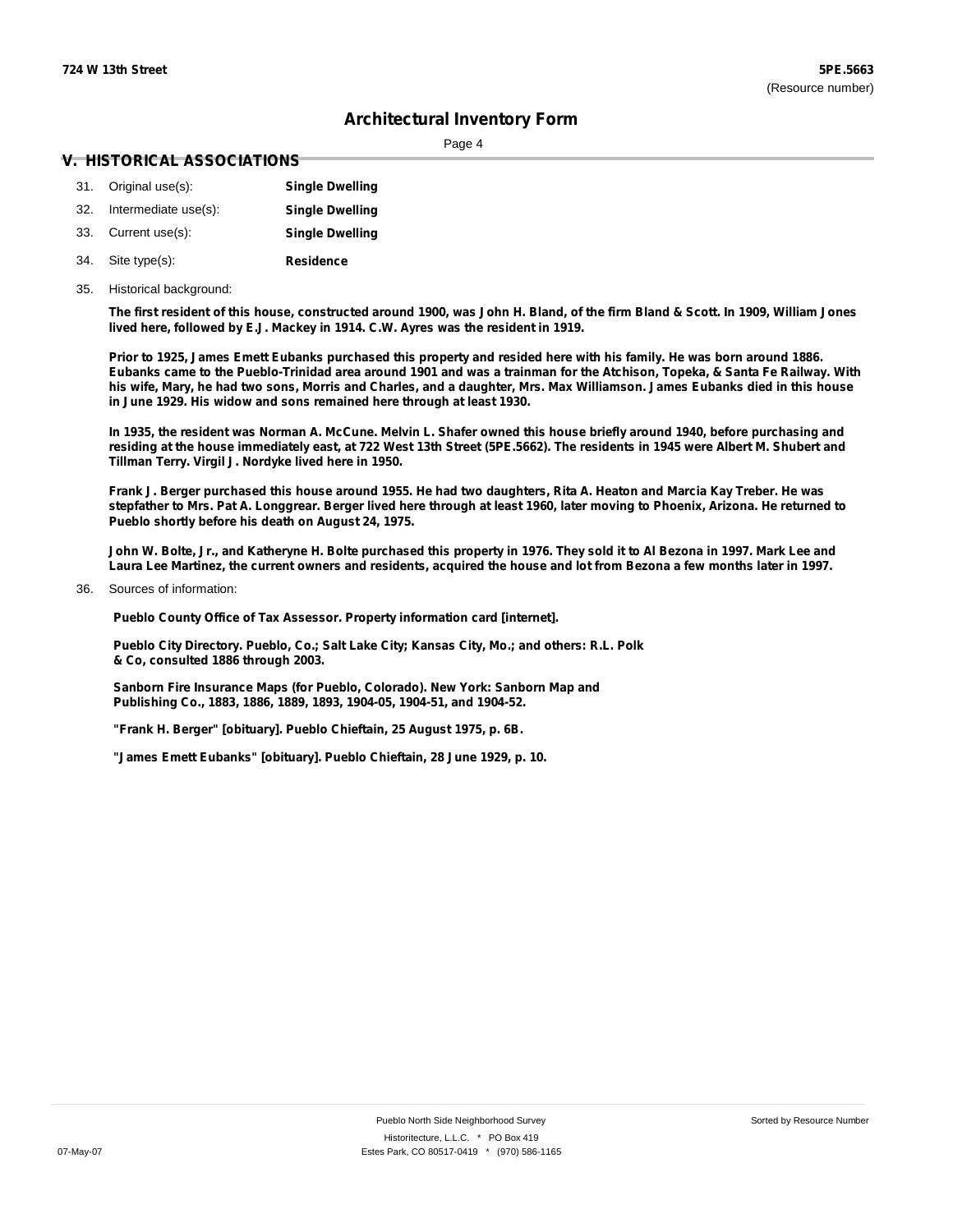÷

Sorted by Resource Number

# **Architectural Inventory Form**

Page 5

|     | <b>VI. SIGNIFICANCE</b>                                                                                                                                                                                                                                                          |  |  |  |  |  |  |  |
|-----|----------------------------------------------------------------------------------------------------------------------------------------------------------------------------------------------------------------------------------------------------------------------------------|--|--|--|--|--|--|--|
| 37. | Local landmark designation:<br>Yes $\Box$<br>No.                                                                                                                                                                                                                                 |  |  |  |  |  |  |  |
|     | Designation authority:                                                                                                                                                                                                                                                           |  |  |  |  |  |  |  |
|     | Date of designation:                                                                                                                                                                                                                                                             |  |  |  |  |  |  |  |
| 38. | Applicable National Register criteria:                                                                                                                                                                                                                                           |  |  |  |  |  |  |  |
|     | A. Associated with events that have made a significant contribution to the broad pattern of our history.<br>l.                                                                                                                                                                   |  |  |  |  |  |  |  |
|     | B. Associated with the lives of persons significant in our past.<br>$\Box$                                                                                                                                                                                                       |  |  |  |  |  |  |  |
|     | C. Embodies the distinctive characteristics of a type, period, or method of construction, or represents the work<br>of a master, or that possess high artistic values, or represents a significant and distinguished entity whose<br>components may lack individual distinction. |  |  |  |  |  |  |  |
|     | D. Has yielded, or may be likely to yield, information important in history or prehistory.                                                                                                                                                                                       |  |  |  |  |  |  |  |
|     | Qualifies under Criteria Considerations A through G (see manual).                                                                                                                                                                                                                |  |  |  |  |  |  |  |
|     | Does not meet any of the above National Register criteria.                                                                                                                                                                                                                       |  |  |  |  |  |  |  |
|     | <b>Pueblo Standards for Designation:</b>                                                                                                                                                                                                                                         |  |  |  |  |  |  |  |
|     | 1a. History                                                                                                                                                                                                                                                                      |  |  |  |  |  |  |  |
|     | Have direct association with the historical development of the city, state, or nation; or                                                                                                                                                                                        |  |  |  |  |  |  |  |
|     | <u>1b. History</u><br>Be the site of a significant historic event; or<br>$\mathcal{L}_{\mathcal{A}}$                                                                                                                                                                             |  |  |  |  |  |  |  |
|     | 1c. History                                                                                                                                                                                                                                                                      |  |  |  |  |  |  |  |
|     | Have direct and substantial association with a person or group of persons who had influence on society.<br>$\blacksquare$                                                                                                                                                        |  |  |  |  |  |  |  |
|     | 2a. Architecture                                                                                                                                                                                                                                                                 |  |  |  |  |  |  |  |
|     | Embody distinguishing characteristics of an architectural style or type; or                                                                                                                                                                                                      |  |  |  |  |  |  |  |
|     | 2b. Architecture                                                                                                                                                                                                                                                                 |  |  |  |  |  |  |  |
|     | Be a significant example of the work of a recognized architect or master builder, or<br>$\sim$                                                                                                                                                                                   |  |  |  |  |  |  |  |
|     | 2c. Architecture                                                                                                                                                                                                                                                                 |  |  |  |  |  |  |  |
|     | Contain elements of architectural design, engineering, materials, craftsmanship, or artistic merit which represent a<br>О<br>significant or influential innovation;                                                                                                              |  |  |  |  |  |  |  |
|     | 2d. Architecture                                                                                                                                                                                                                                                                 |  |  |  |  |  |  |  |
|     | Portray the environment of a group of people or physical development of an area of the city in an era of history<br>$\Box$<br>characterized by a distinctive architectural style.                                                                                                |  |  |  |  |  |  |  |
|     | 3a. Geography                                                                                                                                                                                                                                                                    |  |  |  |  |  |  |  |
|     | Have a prominent location or be an established, familiar, and orienting visual feature of the contemporary city, or                                                                                                                                                              |  |  |  |  |  |  |  |
|     | 3b. Geography                                                                                                                                                                                                                                                                    |  |  |  |  |  |  |  |
|     | Promote understanding and appreciation of Pueblo's environment by means of distinctive physical characteristics<br>or rarity; or                                                                                                                                                 |  |  |  |  |  |  |  |
|     | 3c. Geography<br>Make a special contribution to Pueblo's distinctive character.<br>$\sim$                                                                                                                                                                                        |  |  |  |  |  |  |  |
|     | Not Applicable                                                                                                                                                                                                                                                                   |  |  |  |  |  |  |  |
|     | Does not meet any of the above Pueblo landmark criteria.<br>$\overline{\phantom{a}}$                                                                                                                                                                                             |  |  |  |  |  |  |  |
| 39. | Area(s) of Significance:<br><b>Architecture</b>                                                                                                                                                                                                                                  |  |  |  |  |  |  |  |
| 40. | Period of Significance:<br>ca. 1900                                                                                                                                                                                                                                              |  |  |  |  |  |  |  |
| 41. | National:<br>Level of significance:<br>State<br>Local<br>т,<br>П                                                                                                                                                                                                                 |  |  |  |  |  |  |  |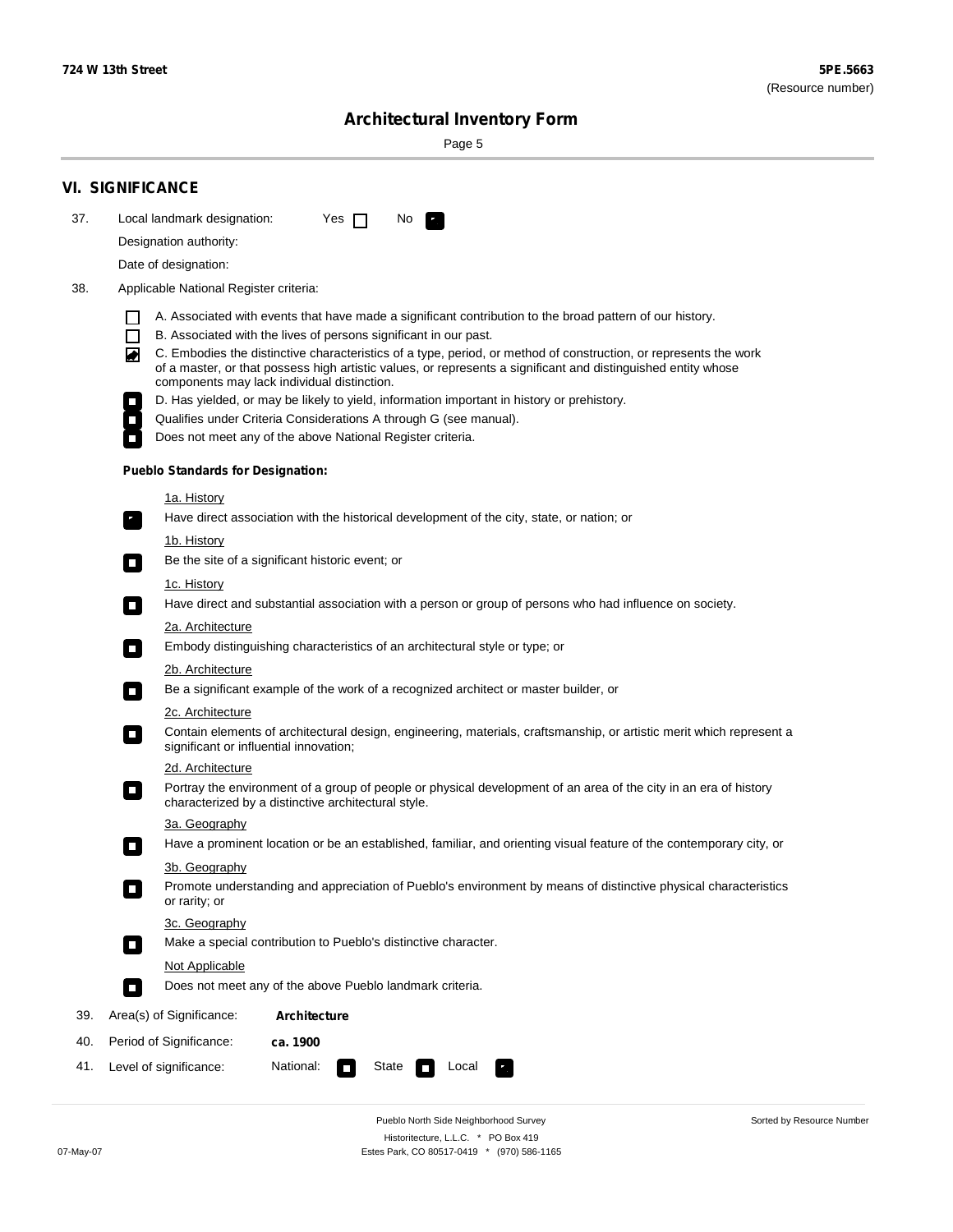Page 6

#### 42. Statement of significance:

This property is historically significant under Pueblo Local Landmark criterion 1A for its association with the development of **Pueblo's North Side Neighborhood, when more architecturally sophisticated buildings joined the smaller, plainer dwellings** originally constructed here. It is also associated with Pueblo's professional, entrepreneurial middle class, which largely settled in the neighborhood. As well, the house is architecturally significant under National Register criterion C (Pueblo Local Landmark criterion 2A) as an example of the Edwardian style. However, the levels of architectural and historical significance, combined with physical integrity, are not to the extent that this property would qualify for individual listing in the National Register of Historic Places, the Colorado State Register of Historic Properties, or as a City of Pueblo Landmark. It is, **nonetheless, a contributing resource within any potential historic district.**

43. Assessment of historic physical integrity related to significance:

Constructed around 1900, this house exhibits a moderate level of physical integrity relative to the seven aspects of integrity as defined by the National Park Service and the Colorado Historical Society: location, setting, design, materials, **workmanship, feeling, and association. Replaced and enclosed porches have removed or obscured some character-defining** features. However, these modifications occurred within the period of significance. This house, moreover, still retains its basic **form and other architectural features typical to the style.**

### **VII. NATIONAL REGISTER ELIGIBILITY ASSESSMENT**

44. National Register eligibility field assessment: Local landmark eligibility field assessment:

45. Is there National Register district potential? Yes  $\overline{\bullet}$ 

**Pueblo's North Side Neighborhood represents the evolution of the city's professional middle and upper classes. Its diversity of architectural styles and forms directly represents the city's changing economic and cultural climates. As well, the neighborhood is distinctive because it appears to have evolved independently of the area's dominant industry, steel manufacturing.** Discuss:

No

m

Yes Yes No

**Individually eligible Not eligible** Not eligible **Need data Individually eligible Not eligible** Not eligible **Need data** 

 $No$   $M/A$ 

 $N/A$ 

If there is National Register district potential, is this building contributing:

If the building is in existing National Register district, is it contributing: 46.

## **VIII. RECORDING INFORMATION**

| 47. | Photograph numbers): | <b>CD-ROM Photo Disc: North Side Photos</b><br>File Name(s): 13thstw724                                                       |
|-----|----------------------|-------------------------------------------------------------------------------------------------------------------------------|
|     | Negatives filed at:  | <b>Special Collections</b><br><b>Robert Hoag Rawlings Public Library</b><br>100 East Abriendo Avenue<br>Pueblo, CO 81004-4290 |
| 48. | Report title:        | <b>Pueblo North Side Neighborhood Survey</b>                                                                                  |
| 49. | $Date(s)$ :          | 06/29/05                                                                                                                      |
| 50. | Recorder(s):         | <b>Adam Thomas</b>                                                                                                            |
| 51. | Organization:        | Historitecture, L.L.C.                                                                                                        |
| 52. | Address:             | <b>PO Box 419</b>                                                                                                             |
|     |                      | Estes Park, CO 80517-0419                                                                                                     |
| 53. | Phone number(s):     | (970) 586-1165                                                                                                                |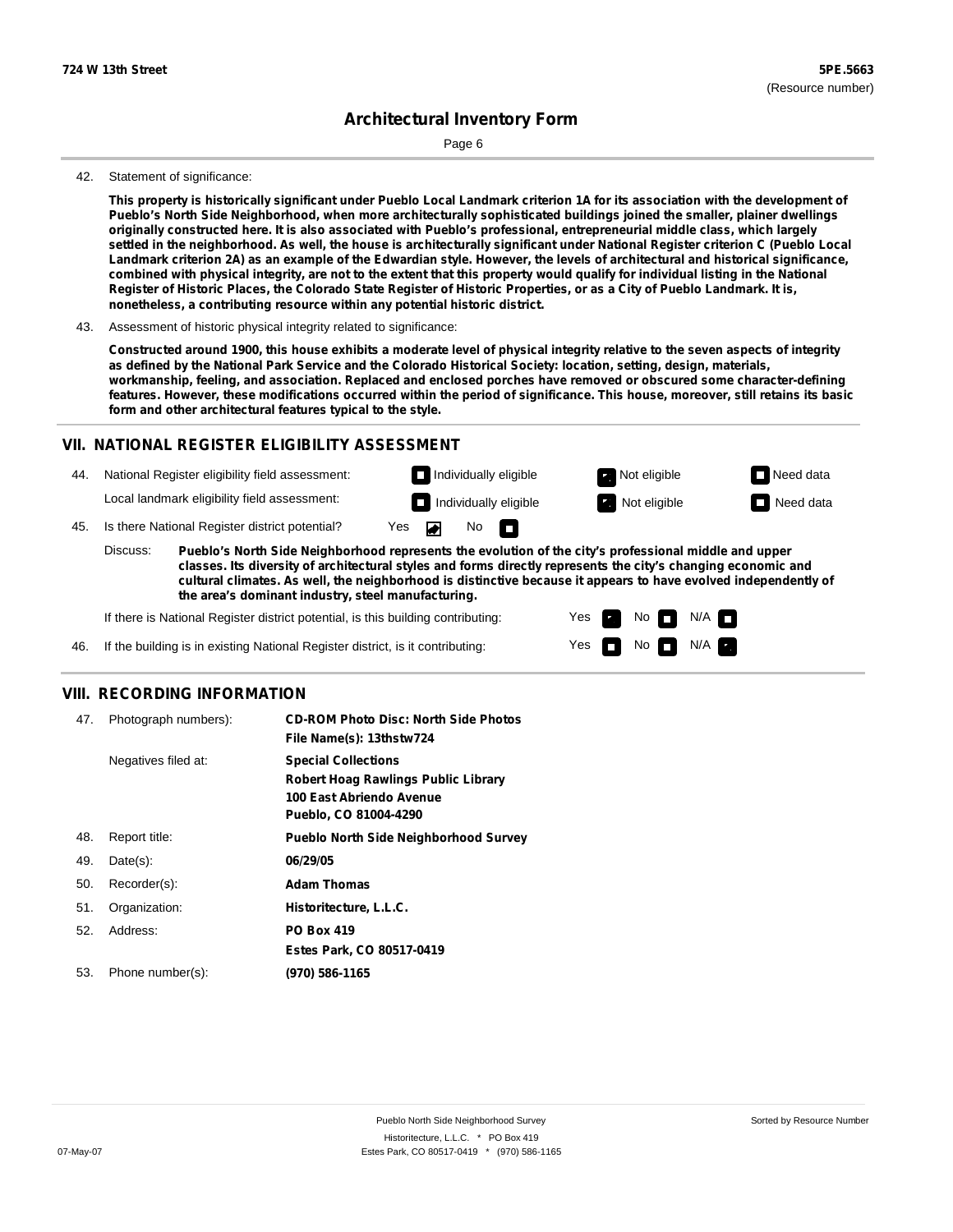Page 7